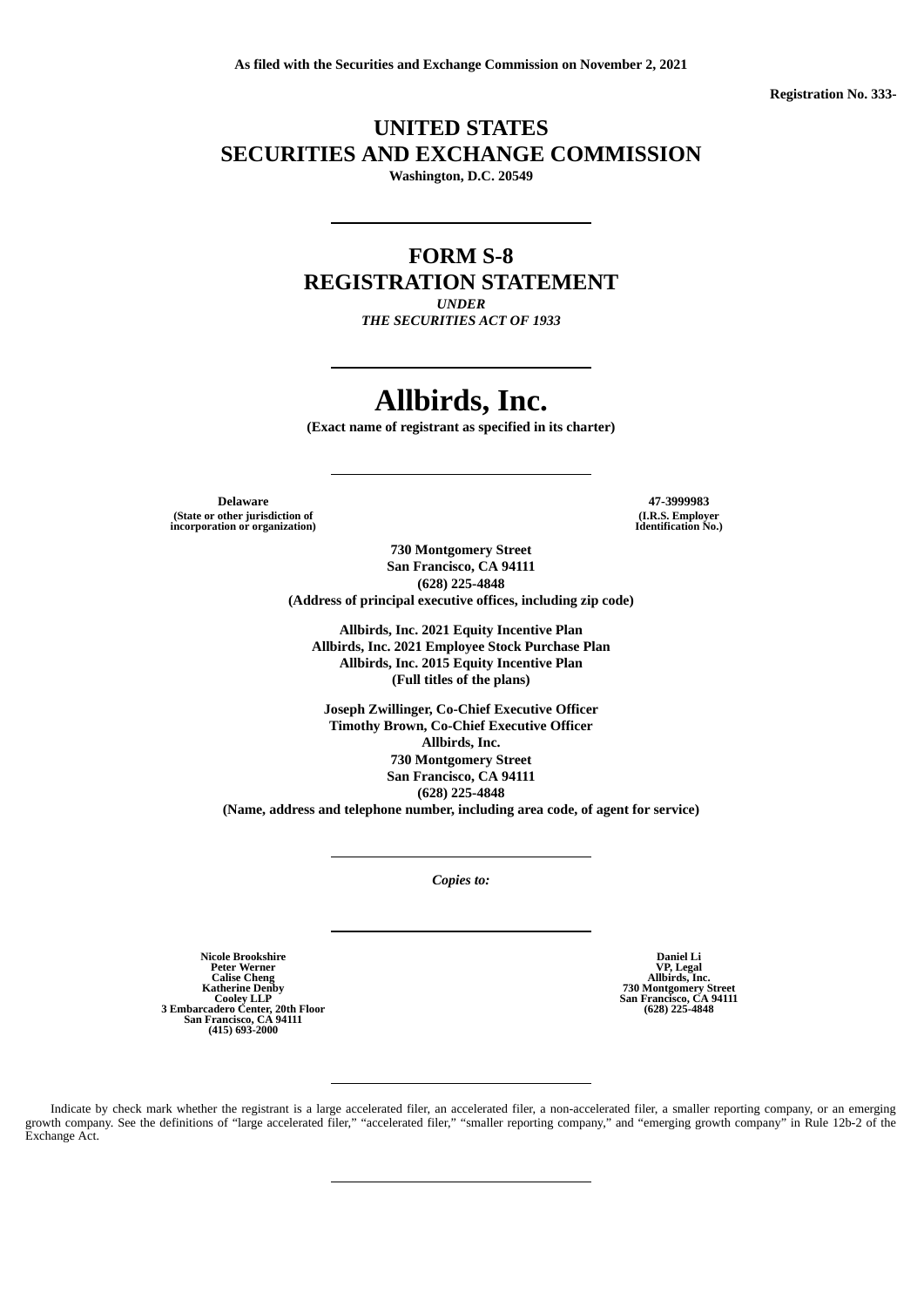| Large accelerated filer | ٮ | Accelerated filer         | $\Box$<br>⊔  |
|-------------------------|---|---------------------------|--------------|
| Non-accelerated filer   | ⊠ | Smaller reporting company |              |
|                         |   | Emerging growth company   | $\mathsf{x}$ |

If an emerging growth company, indicate by check mark if the registrant has elected not to use the extended transition period for complying with any new or revised financial accounting standards provided pursuant to Section 7(a)(2)(B) of the Securities Act.  $\Box$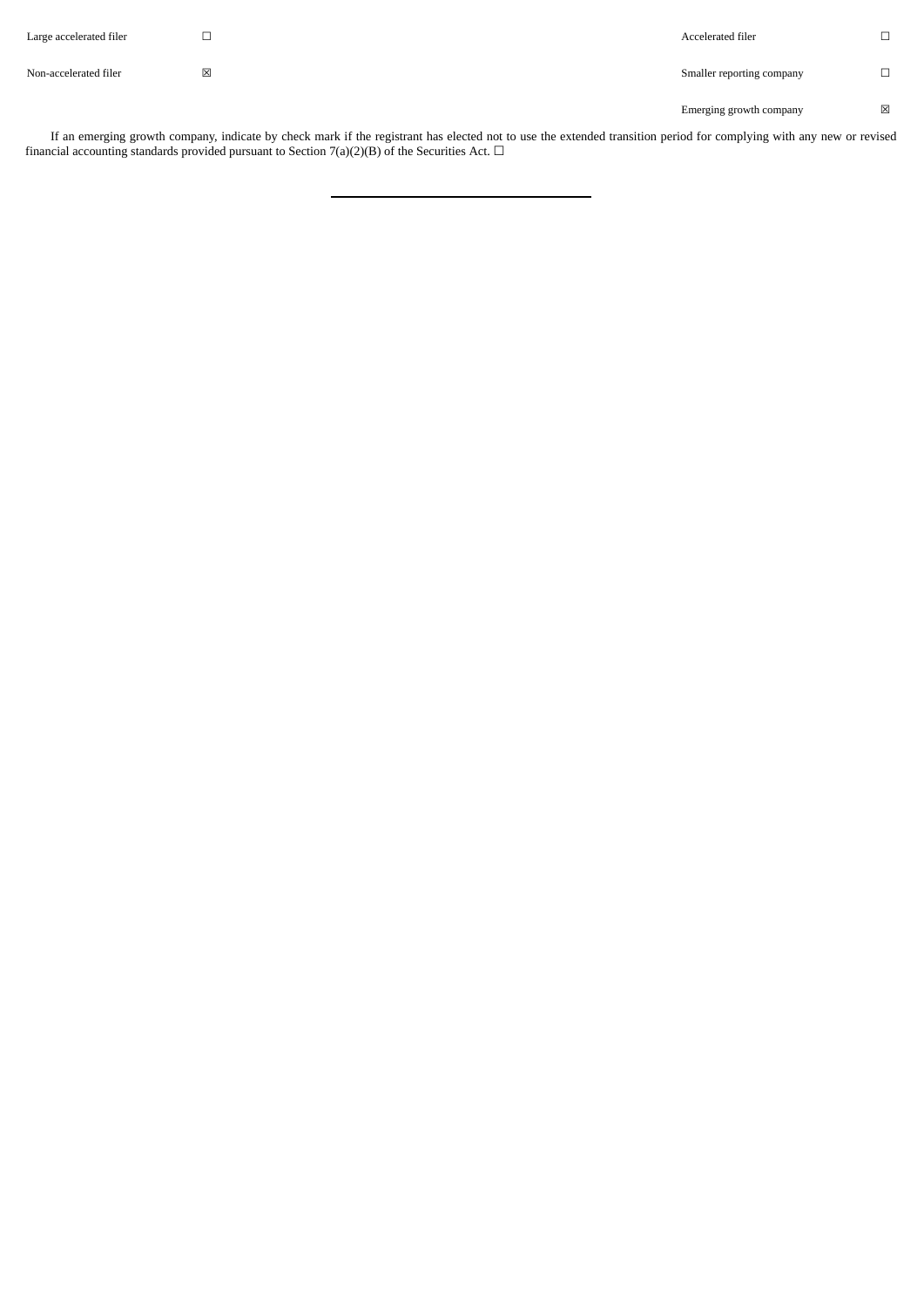| <b>Title of Securities</b><br>to be Registered     | <b>Amount</b><br>to be<br>Registered <sup>(1)</sup> | Proposed<br>Maximum<br><b>Offering Price</b><br>per Share | Proposed<br>Maximum<br>Aggregate<br><b>Offering Price</b> | <b>Amount</b> of<br><b>Registration Fee</b> |
|----------------------------------------------------|-----------------------------------------------------|-----------------------------------------------------------|-----------------------------------------------------------|---------------------------------------------|
| Class A common stock, par value \$0.0001 per share |                                                     |                                                           |                                                           |                                             |
| -2021 Equity Incentive Plan                        | $31,640,754^{(2)(3)}$                               | $$15.00^{(7)}$                                            | \$474,611,310                                             | \$43,997                                    |
| - 2021 Employee Stock Purchase Plan                | $2,932,232^{(4)(5)}$                                | $$12.75^{(8)}$                                            | \$37,385,958                                              | \$3,466                                     |
| Class B common stock, par value \$0.0001 per share |                                                     |                                                           |                                                           |                                             |
| $-2015$ Equity Incentive Plan                      | $16,979,592^{(6)}$                                  | $$4.01^{(9)}$$                                            | \$68,088,164                                              | \$6,312                                     |
| Total                                              | 51,552,578                                          |                                                           | \$580,085,432                                             | \$53,775                                    |

<sup>(1)</sup> Pursuant to Rule 416(a) promulgated under the Securities Act of 1933, as amended (the "Securities Act"), this Registration Statement shall also cover any additional shares of common stock that become issuable under the plans set forth herein by reason of any stock dividend, stock split, recapitalization, or other similar transaction effected that results in an increase to the number of outstanding shares of the Registrant's Class A common stock and/or Class B common stock, as applicable.

Expresents shares of Class A common stock reserved for future issuance pursuant to stock options, restricted stock unit awards and other awards under the Registrant's 2021 Equity Represents shares of Class A common stock r Incentive Plan (the "2021 Plan"). To the extent that any stock options outstanding under the Registrant's 2015 Equity Incentive Plan (as amended, the "2015 Plan") expire, terminate prior to exercise, are not issued because the award is settled in cash, are forfeited because of the failure to vest, or are reacquired or withheld (or not issued) to satisfy a tax withholding obligation or the purchase or exercise price, if any, the shares of Class B common stock reserved for issuance pursuant to such equity awards will become available for issuance as shares of Class A common stock under the 2021 Plan. See footnote 6 below.

(3) The number of shares reserved for issuance under the 2021 Plan will automatically increase on January 1 of each year for a period of 10 years, beginning on January 1, 2022 and continuing (3) The number of shares reserv through (and including) January 1, 2031, in an amount equal to 4% of the total number of shares of the Registrant's common stock (both Class A and Class B) outstanding on December 31 of the immediately preceding year, except that, before the date of any such increase, the Registrant's board of directors may determine that the increase for such year will be a lesser number of shares.

(4) Represents shares of Class A common stock reserved for future issuance under the Registrant's 2021 Employee Stock Purchase Plan (the "2021 ESPP").

(5) The number of shares reserved for issuance under the 2021 ESPP will automatically increase on January 1 of each year for a period of 10 years, beginning on January 1, 2022 and continuing through (and including) January 1, 2031, by the lesser of (a) 1% of the total number of shares of the Registrant's common stock (both Class A and Class B) outstanding on December 31 of the immediately preceding year and (b) 2,850,000 shares, except that, before the date of any such increase, the Registrant's board of directors may determine that such increase will be less than the amount set forth in clauses (a) and (b).

(6) Represents shares of Class B common stock issuable pursuant to stock options outstanding under the 2015 Plan as of the date of this Registration Statement. The 2015 Plan has been terminated and no further stock or option grants will be made pursuant to the 2015 Plan. To the extent that any such stock options expire, terminate prior to exercise, are not issued because the award is settled in cash, are forfeited because of the failure to vest, or are reacquired or withheld (or not issued) to satisfy a tax withholding obligation or the purchase or exercise price, if any, the shares of Class B common stock reserved for issuance pursuant to such equity awards will become available for issuance as shares of Class A common stock under the 2021 Plan. See footnote 2 above.

(7) Estimated in accordance with Rule 457(h) solely for the purpose of calculating the registration fee on the basis of the initial public offering price of \$15.00 per share of Class A common stock pursuant to the Registrant's Registration Statement on Form S-1 (File No. 333-259188) declared effective on November 2, 2021.

(8) Estimated in accordance with Rule 457(h) solely for the purpose of calculating the registration fee. The offering price per share and the aggregate offering price are based upon \$12.75 which is the initial public offering price per share of Class A common stock pursuant to the Registrant's Registration Statement on Form S-1 (File No. 333-259188) declared effective on November 2, 2021 multiplied by 85%, which is the percentage of the price per share applicable to purchases under the 2021 ESPP.

(9) Estimated in accordance with Rule 457(h) solely for the purpose of calculating the registration fee. The offering price per share and the aggregate offering price are based upon \$4.01 per share, which is the weighted-average exercise price for stock options outstanding under the 2015 Plan.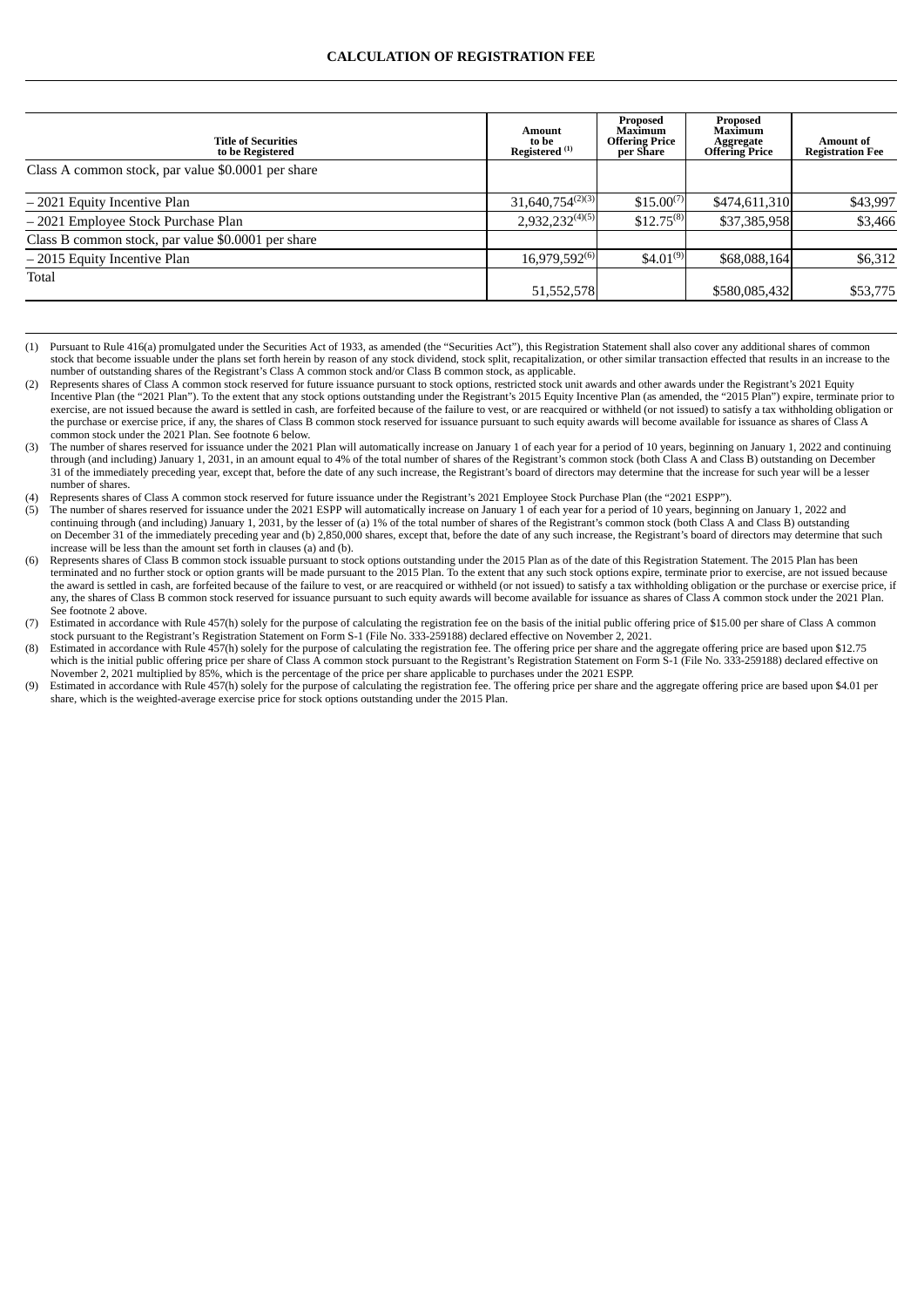#### **PART I**

## **INFORMATION REQUIRED IN THE SECTION 10(A) PROSPECTUS**

#### **Item 1. Plan Information.\***

### **Item 2. Registration Information and Employee Plan Annual Information.\***

\* The information called for by Part I of Form S-8 is omitted from this Registration Statement in accordance with Rule 428 of the Securities Act and the "Note" to Part I of Form S-8. In accordance with the rules and regulations of the Securities and Exchange Commission (the "SEC") and the instructions to Form S-8, such documents are not being filed with the SEC either as part of this Registration Statement or as prospectuses or prospectus supplements pursuant to Rule 424.

#### I-1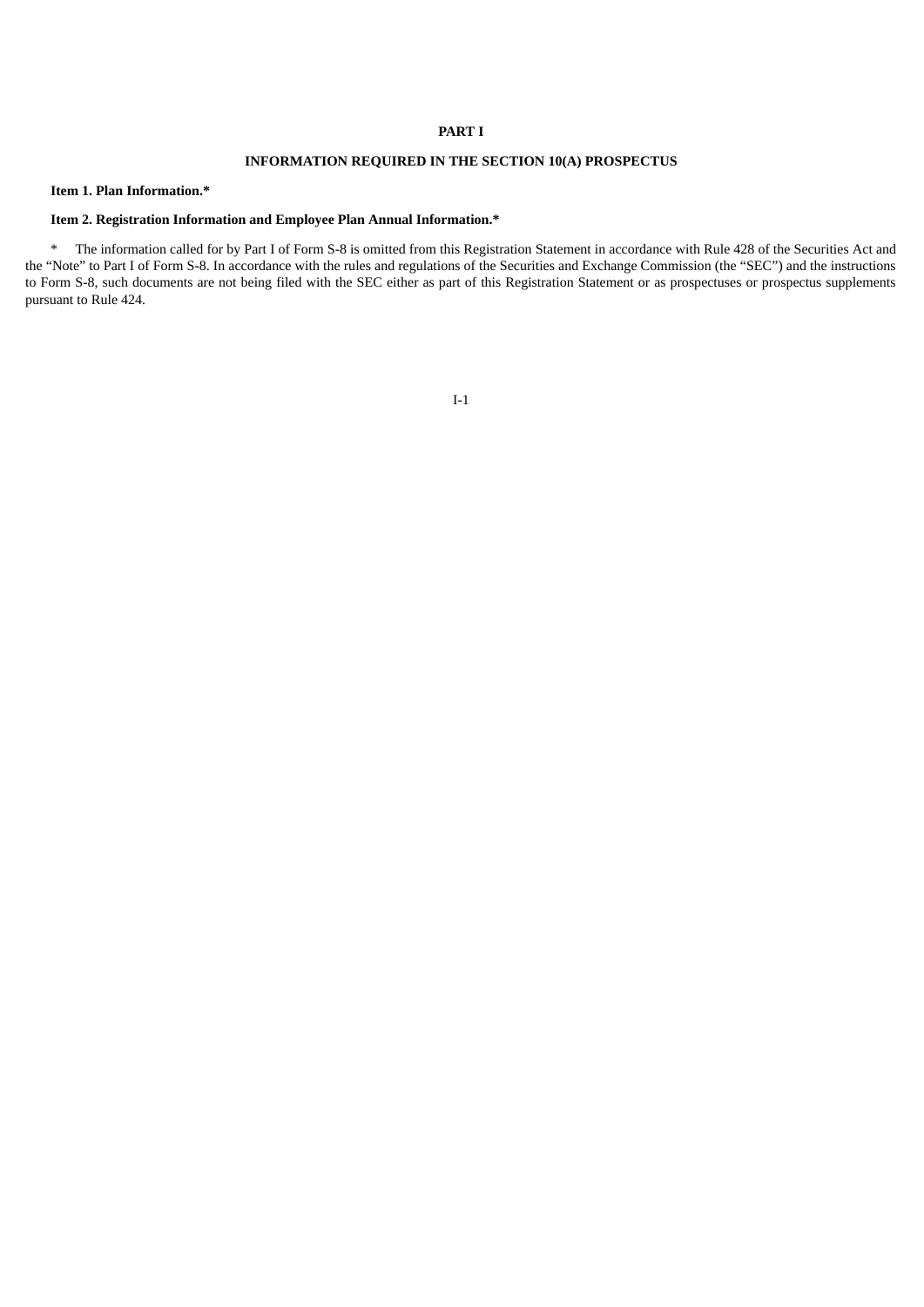#### **PART II**

## **INFORMATION REQUIRED IN REGISTRATION STATEMENT**

#### **ITEM 3. INCORPORATION OF CERTAIN DOCUMENTS BY REFERENCE**

The following documents filed by Allbirds, Inc. (the "Registrant") with the SEC are incorporated by reference into this Registration Statement:

- (a) Amendment No. 4 to the Registrant's Registration Statement on [Form](https://www.sec.gov/Archives/edgar/data/0001653909/000162828021020401/0001628280-21-020401-index.htm) S-1 filed on October 25, 2021 (File No. 333-259188), which contains the audited financial statements for the Registrant's latest fiscal year for which such statements have been filed.
- (b) The Registrant's Prospectus to be filed on or about November 3, 2021 pursuant to Rule 424(b) under the Securities Act, relating to the Registration Statement on [Form](https://www.sec.gov/Archives/edgar/data/0001653909/000162828021020401/0001628280-21-020401-index.htm) S-1, as amended (File No. 333-259188).
- (c) The description of the Registrant's Class A common stock which is contained in the Registrant's Registration Statement on [Form](https://www.sec.gov/Archives/edgar/data/0001653909/000162828021020403/0001628280-21-020403-index.htm) 8-A filed on October 25, 2021 (File No. 001-40963) under the Exchange Act of 1934, as amended (the "Exchange Act"), including any amendment or report filed for the purpose of updating such description.
- (d) All other reports and documents subsequently filed by the Registrant pursuant to Sections 13(a), 13(c), 14 and 15(d) of the Exchange Act (other than Current Reports furnished under Item 2.02 or Item 7.01 of Form 8-K and exhibits furnished on such form that relate to such items) on or after the date of this Registration Statement and prior to the filing of a post-effective amendment to this Registration Statement which indicates that all securities offered have been sold or which deregisters all securities then remaining unsold, shall be deemed to be incorporated by reference herein and to be a part of this Registration Statement from the date of the filing of such reports and documents. Any statement contained in a document incorporated or deemed to be incorporated by reference herein shall be deemed to be modified or superseded for purposes of this Registration Statement to the extent that a statement contained herein or in any subsequently filed document that also is deemed to be incorporated by reference herein modifies or supersedes such statement. Any such statement so modified or superseded shall not be deemed, except as so modified or superseded, to constitute a part of this Registration Statement.

#### **ITEM 4. DESCRIPTION OF SECURITIES**

See the description of the Registrant's Class A and Class B common stock contained in the Registration Statement on Form S-1, as amended (File No. 333-259188).

#### **ITEM 5. INTERESTS OF NAMED EXPERTS AND COUNSEL**

As of the date of this Registration Statement, GC&H Investments, LLC and GC&H Investments, which are entities comprised of current and former partners and associates of Cooley LLP, beneficially own an aggregate of 42,476 shares of the Registrant's convertible preferred stock, all of which will convert automatically into an equal number of shares of Class B common stock immediately prior to the completion of the Registrant's initial public offering.

### **ITEM 6. INDEMNIFICATION OF DIRECTORS AND OFFICERS**

Section 145 of the Delaware General Corporation Law authorizes a court to award, or a corporation's board of directors to grant, indemnity to directors and officers in terms sufficiently broad to permit such indemnification under certain circumstances for liabilities, including reimbursement for expenses incurred, arising under the Securities Act. The Registrant's amended and restated certificate of incorporation that will be in effect upon the completion of the initial public offering permits indemnification of its directors, officers, employees, and other agents to the maximum extent permitted by the Delaware General Corporation Law, and the Registrant's amended and restated bylaws that will be in effect upon the completion of the initial public offering provide that the

2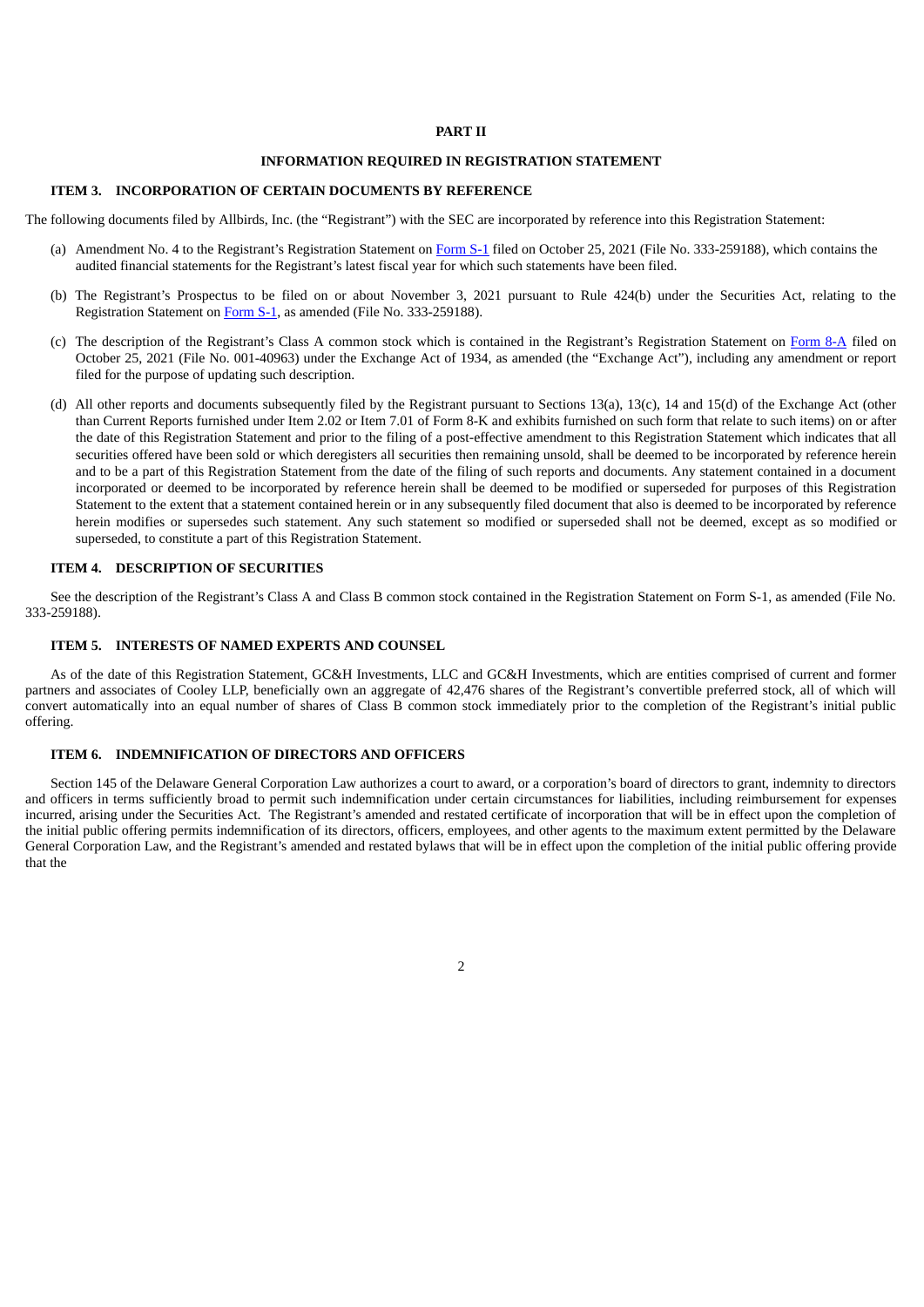Registrant will indemnify its directors and officers and permit the Registrant to indemnify its employees and other agents, in each case to the maximum extent permitted by the Delaware General Corporation Law.

The Registrant has entered into indemnification agreements with its directors and officers, whereby it has agreed to indemnify its directors and officers to the fullest extent permitted by law, including indemnification against expenses and liabilities incurred in legal proceedings to which the director or officer was, or is threatened to be made, a party by reason of the fact that such director or officer is or was a director, officer, employee, or agent of the Registrant, provided that such director or officer acted in good faith and in a manner that the director or officer reasonably believed to be in, or not opposed to, the best interest of the Registrant.

The indemnification provisions in the Registrant's amended and restated certificate of incorporation, amended and restated bylaws, and the indemnification agreements that it has entered into or will enter into with its directors and officers may discourage stockholders from bringing a lawsuit against its directors and officers for breach of their fiduciary duties. They may also reduce the likelihood of derivative litigation against the Registrant's directors and officers, even though an action, if successful, might benefit it and other stockholders. Further, a stockholder's investment may be adversely affected to the extent that the Registrant pays the costs of settlement and damage awards against directors and officers as required by these indemnification provisions.

At present, there is no pending litigation or proceeding involving a director or officer of the Registrant regarding which indemnification is sought, nor is the Registrant aware of any threatened litigation that may result in claims for indemnification.

The Registrant maintains insurance policies that indemnify its directors and officers against various liabilities arising under the Securities Act and the Exchange Act that might be incurred by any director or officer in his or her capacity as such.

Certain of the Registrant's non-employee directors may, through their relationships with their employers, be insured and/or indemnified against certain liabilities incurred in their capacity as members of the Registrant's board of directors.

#### **ITEM 7. EXEMPTION FROM REGISTRATION CLAIMED**

Not applicable.

3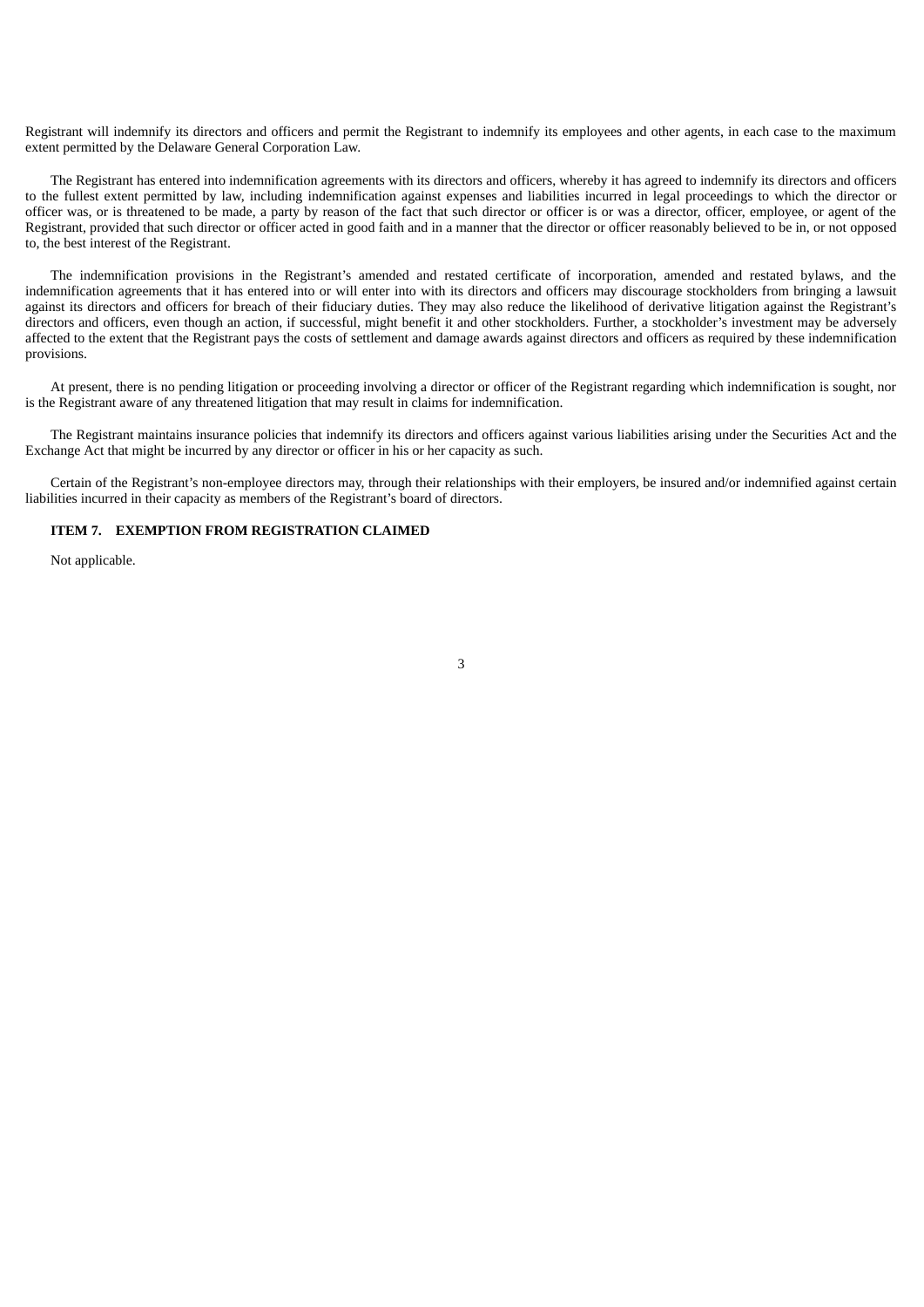#### **ITEM 8. EXHIBITS**

|                          |                                                                                                                                                                     | <b>Incorporated by Reference</b> |                    |                |                    |
|--------------------------|---------------------------------------------------------------------------------------------------------------------------------------------------------------------|----------------------------------|--------------------|----------------|--------------------|
| Exhibit<br><b>Number</b> | <b>Description</b>                                                                                                                                                  | <b>Schedule</b><br>Form          | <b>File Number</b> | <b>Exhibit</b> | <b>Filing Date</b> |
| 4.1                      | Amended and Restated Certificate of Incorporation of the<br>Registrant, as currently in effect.                                                                     | $S-1/A$                          | 333-259188         | 3.1            | September 27, 2021 |
| 4.2                      | Form of Amended and Restated Certificate of Incorporation of the<br>Registrant, to be effective upon the completion of the Registrant's<br>initial public offering. | $S-1/A$                          | 333-259188         | 3.3            | September 15, 2021 |
| 4.3                      | Amended and Restated Bylaws of the Registrant, as currently in<br>effect.                                                                                           | $S-1$                            | 333-259188         | 3.2            | August 31, 2021    |
| 4.4                      | Form of Amended and Restated Bylaws of the Registrant, to be<br>effective upon the completion of the Registrant's initial public<br>offering.                       | $S-1$                            | 333-259188         | 3.4            | August 31, 2021    |
| 4.5                      | Form of Class A Common Stock Certificate of the Registrant.                                                                                                         | $S-1/A$                          | 333-259188         | 4.1            | September 15, 2021 |
| $5.1*$                   | <b>Opinion of Cooley LLP.</b>                                                                                                                                       |                                  |                    |                |                    |
| $23.1*$                  | Consent of Cooley LLP (included in Exhibit 5.1).                                                                                                                    |                                  |                    |                |                    |
| $23.2*$                  | Consent of Deloitte & Touche LLP, independent registered public<br>accounting firm.                                                                                 |                                  |                    |                |                    |
| $24.1*$                  | Power of Attorney (included on the signature page of this Form S-<br>$\overline{8)}$ .                                                                              |                                  |                    |                |                    |
| 99.1                     | Allbirds, Inc. 2015 Equity Incentive Plan, as amended, and forms<br>of agreements thereunder.                                                                       | $S-1$                            | 333-259188         | 10.2           | August 31, 2021    |
| 99.2                     | Allbirds, Inc. 2021 Equity Incentive Plan and forms of agreements<br>thereunder.                                                                                    | $S-1/A$                          | 333-256693         | 10.3           | October 25, 2021   |
| 99.3                     | Allbirds, Inc. 2021 Employee Stock Purchase Plan.                                                                                                                   | $S-1/A$                          | 333-256693         | 10.4           | September 15, 2021 |

 $\overline{\phantom{a}}$ \* Filed herewith.

#### **ITEM 9. UNDERTAKINGS**

A. The undersigned Registrant hereby undertakes:

(1) To file, during any period in which offers or sales are being made, a post-effective amendment to this Registration Statement:

(i) To include any prospectus required by Section 10(a)(3) of the Securities Act;

(ii) To reflect in the prospectus any facts or events arising after the effective date of the Registration Statement (or the most recent post-effective amendment thereof) which, individually or in the aggregate, represent a fundamental change in the information set forth in the Registration Statement. Notwithstanding the foregoing, any increase or decrease in volume of securities offered (if the total dollar value of securities offered would not exceed that which was registered) and any deviation from the low or high end of the estimated maximum offering range may be reflected in the form of prospectus filed with the SEC pursuant to Rule 424(b) if, in the aggregate, the changes in volume and price represent no more than a 20 percent change in the maximum aggregate offering price set forth in the "Calculation of Registration Fee" table in the effective Registration Statement; and

(iii) To include any material information with respect to the plan of distribution not previously disclosed in the Registration Statement or any material change to such information in the Registration Statement.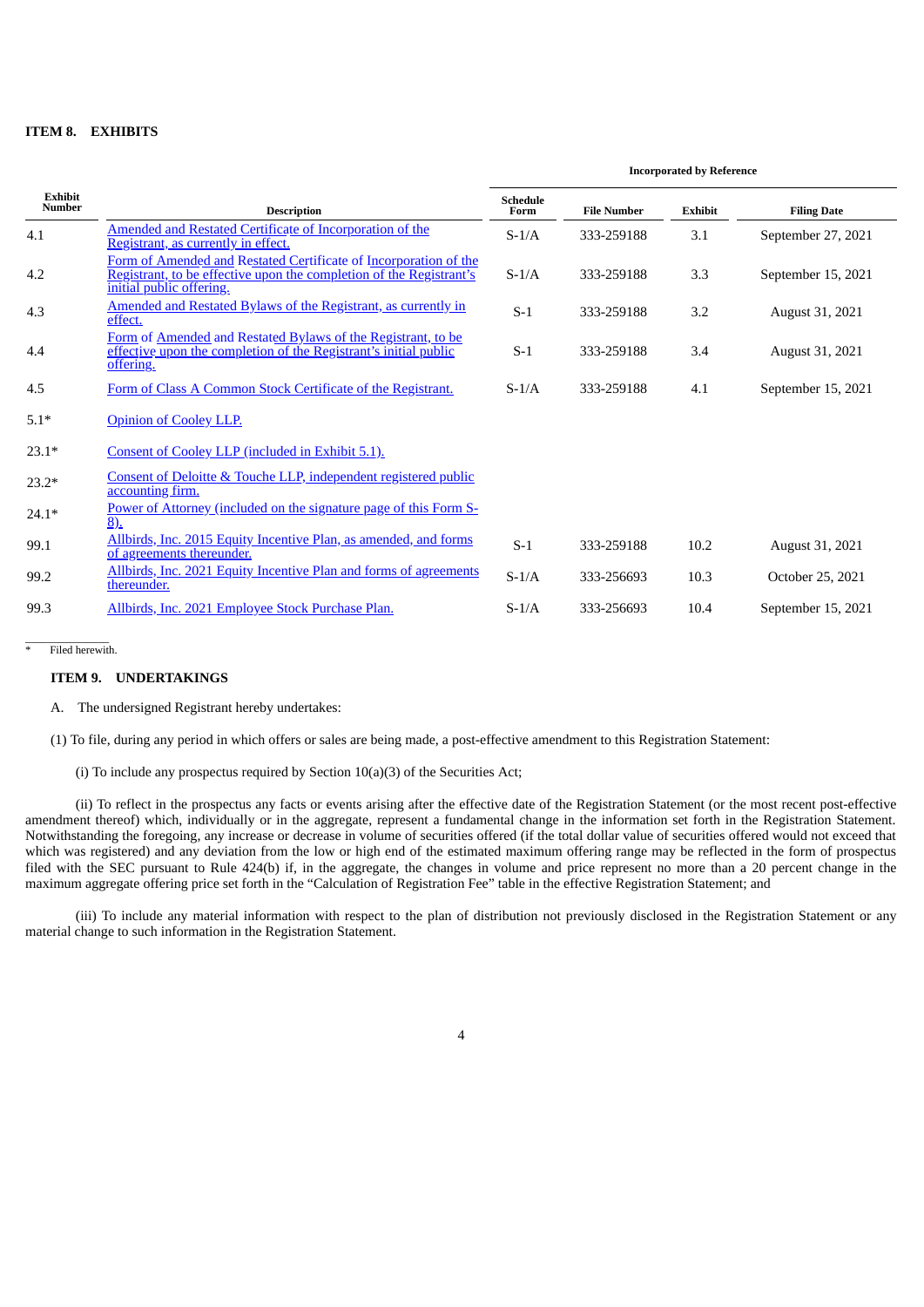*Provided*, *however*, that paragraphs (A)(1)(i) and (A)(1)(ii) do not apply if the information required to be included in a post-effective amendment by those paragraphs is contained in periodic reports filed with or furnished to the SEC by the Registrant pursuant to Section 13 or Section 15(d) of the Exchange Act that are incorporated by reference in this Registration Statement.

(2) That, for the purpose of determining any liability under the Securities Act, each such post-effective amendment shall be deemed to be a new registration statement relating to the securities offered therein, and the offering of such securities at that time shall be deemed to be the initial bona fide offering thereof.

(3) To remove from registration by means of a post-effective amendment any of the securities being registered which remain unsold at the termination of the offering.

B. The undersigned Registrant hereby undertakes that, for purposes of determining any liability under the Securities Act, each filing of the Registrant's annual report pursuant to Section 13(a) or Section 15(d) of the Exchange Act (and, where applicable, each filing of an employee benefit plan's annual report pursuant to Section 15(d) of the Exchange Act) that is incorporated by reference in the Registration Statement shall be deemed to be a new registration statement relating to the securities offered therein, and the offering of such securities at that time shall be deemed to be the initial bona fide offering thereof.

C. Insofar as indemnification for liabilities arising under the Securities Act may be permitted to directors, officers and controlling persons of the Registrant pursuant to the foregoing provisions, or otherwise, the Registrant has been advised that in the opinion of the SEC such indemnification is against public policy as expressed in the Securities Act and is, therefore, unenforceable. In the event that a claim for indemnification against such liabilities (other than the payment by the Registrant of expenses incurred or paid by a director, officer or controlling person of the Registrant in the successful defense of any action, suit or proceeding) is asserted by such director, officer or controlling person in connection with the securities being registered, the Registrant will, unless in the opinion of its counsel the matter has been settled by controlling precedent, submit to a court of appropriate jurisdiction the question whether such indemnification by it is against public policy as expressed in the Securities Act and will be governed by the final adjudication of such issue.

5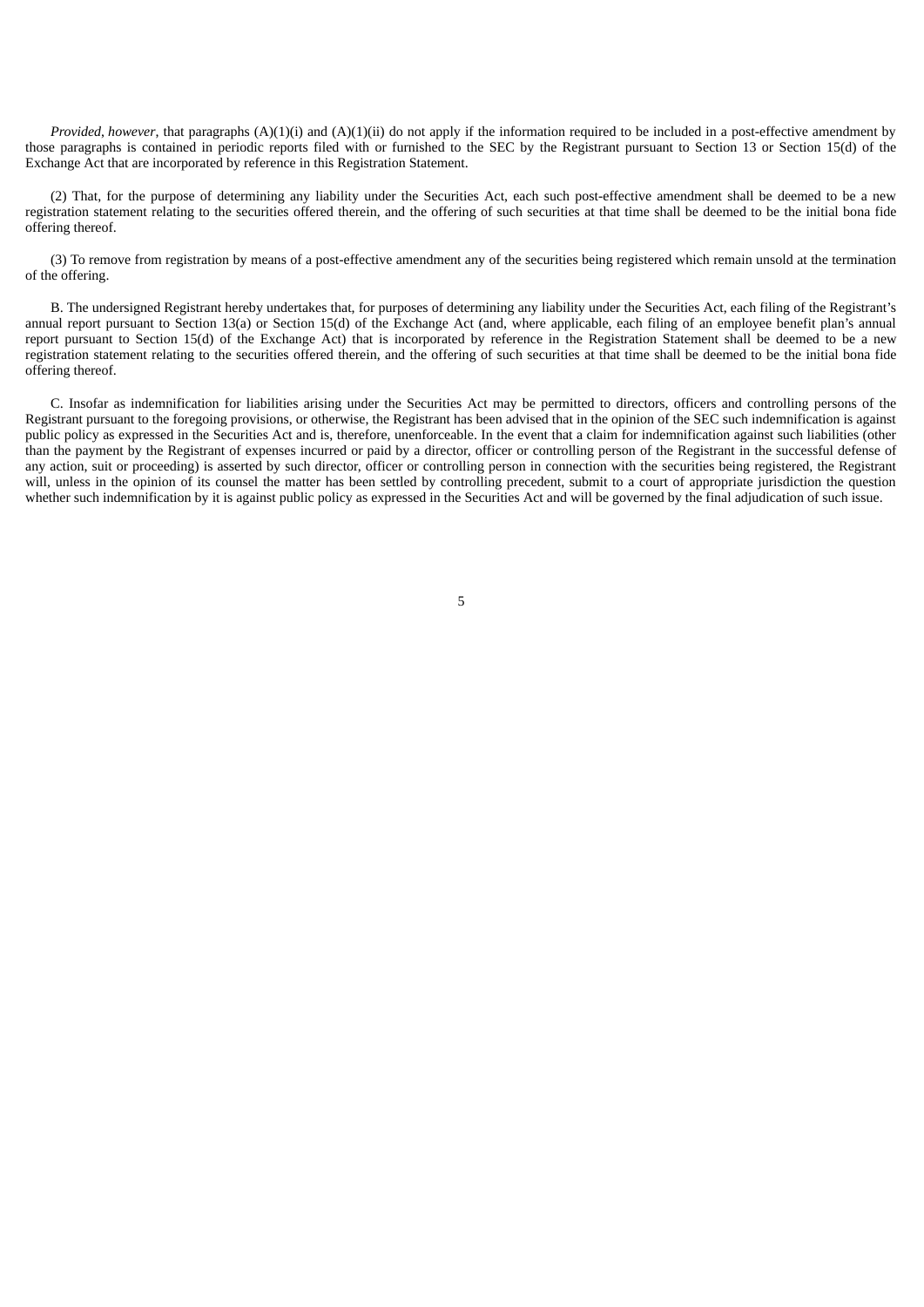#### **SIGNATURES**

Pursuant to the requirements of the Securities Act of 1933, the Registrant certifies that it has reasonable grounds to believe that it meets all of the requirements for filing on Form S-8 and has duly caused this Registration Statement to be signed on its behalf by the undersigned, thereunto duly authorized, in the City of San Francisco, State of California, on November 2, 2021.

#### **ALLBIRDS, INC.**

By: /s/ Joseph Zwillinger

Joseph Zwillinger

*Co-Chief Executive Officer*

#### **POWER OF ATTORNEY**

<span id="page-8-0"></span>**KNOW ALL PERSONS BY THESE PRESENTS**, that each person whose signature appears below constitutes and appoints Joseph Zwillinger, Timothy Brown, and Michael Bufano, and each one of them, as his or her true and lawful attorneys-in-fact and agents, with full power of substitution and resubstitution, for him or her and in their name, place and stead, in any and all capacities, to sign any and all amendments (including post-effective amendments) to this registration statement, and to file the same, with all exhibits thereto and other documents in connection therewith, with the Securities and Exchange Commission, granting unto said attorneys-in-fact and agents, and each of them, full power and authority to do and perform each and every act and thing requisite and necessary to be done in connection therewith, as fully to all intents and purposes as he or she might or could do in person, hereby ratifying and confirming all that said attorneys-in-fact and agents or any of them, or his or her substitute or substitutes, may lawfully do or cause to be done by virtue hereof.

Pursuant to the requirements of the Securities Act of 1933, this Registration Statement has been signed by the following persons in the capacities and on the dates indicated.

| <b>Signature</b>      | <b>Title</b>                                                                     | <b>Date</b>      |  |
|-----------------------|----------------------------------------------------------------------------------|------------------|--|
| /s/ Joseph Zwillinger | Co-Chief Executive Officer and Director                                          | November 2, 2021 |  |
| Joseph Zwillinger     | (Principal Executive Officer)                                                    |                  |  |
| /s/ Michael Bufano    | Chief Financial Officer<br>(Principal Financial Officer and Principal Accounting | November 2, 2021 |  |
| Michael Bufano        | Officer)                                                                         |                  |  |
| /s/ Neil Blumenthal   | Director                                                                         | November 2, 2021 |  |
| Neil Blumenthal       |                                                                                  |                  |  |
| /s/ Dick Boyce        | <b>Director</b>                                                                  | November 2, 2021 |  |
| Dick Boyce            |                                                                                  |                  |  |
| /s/ Timothy Brown     | Co-Chief Executive Officer and Director                                          | November 2, 2021 |  |
| <b>Timothy Brown</b>  |                                                                                  |                  |  |
| /s/ Mandy Fields      | Director                                                                         |                  |  |
| <b>Mandy Fields</b>   |                                                                                  | November 2, 2021 |  |
| /s/ Nancy Green       | Director                                                                         |                  |  |
| Nancy Green           |                                                                                  | November 2, 2021 |  |
| /s/ Dan Levitan       | Director                                                                         |                  |  |
| Dan Levitan           |                                                                                  | November 2, 2021 |  |
| /s/ Emily Weiss       | Director                                                                         | November 2, 2021 |  |
| <b>Emily Weiss</b>    |                                                                                  |                  |  |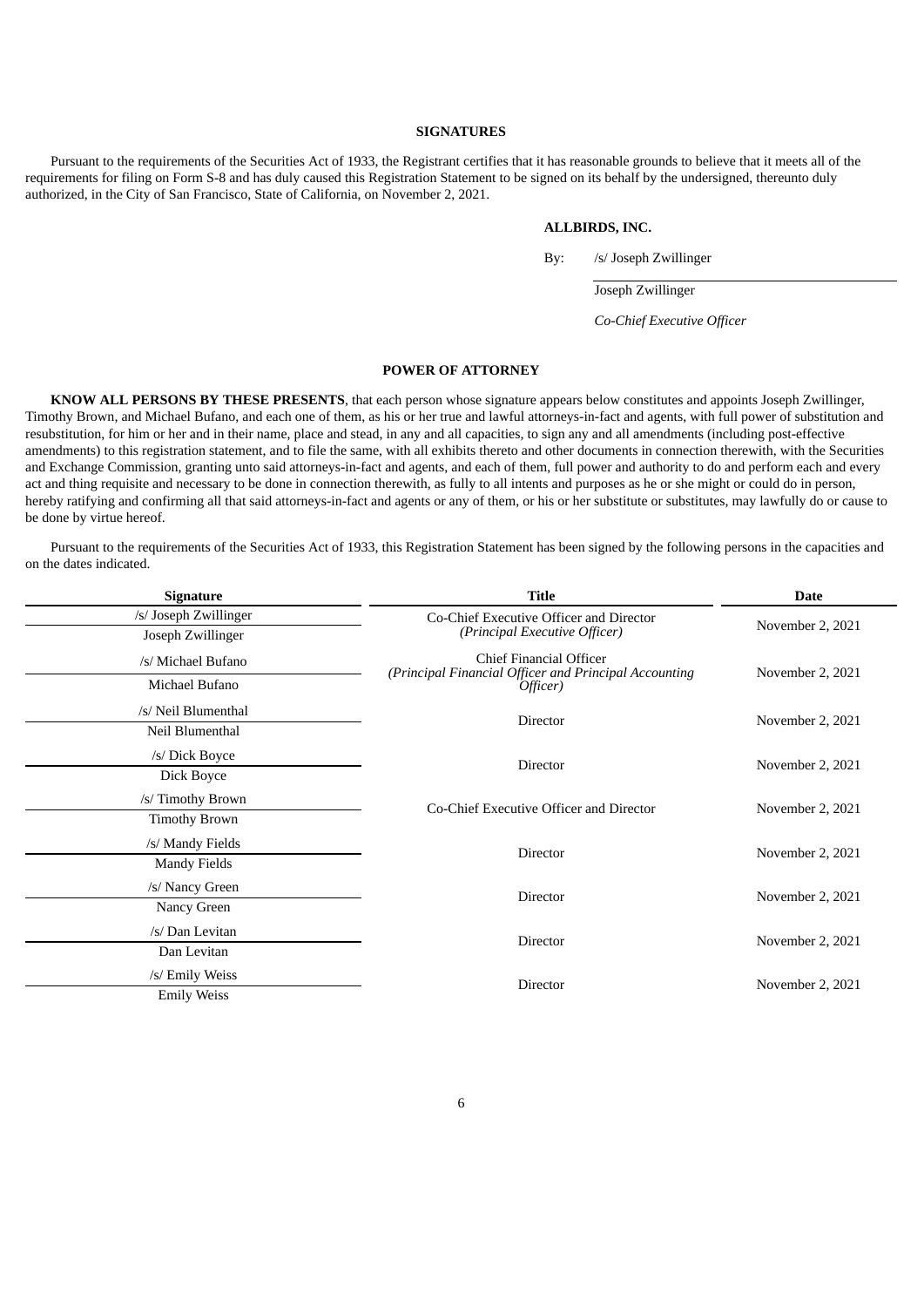<span id="page-9-0"></span>

Nicole C. Brookshire T: +1 212 479 6157 nbrookshire@cooley.com

November 2, 2021

Allbirds, Inc. 730 Montgomery Street San Francisco, CA 94111

#### Ladies and Gentlemen:

We have acted as counsel to Allbirds, Inc., a Delaware public benefit corporation (the "*Company*"), in connection with the filing of a Registration Statement on Form S-8 (the "*Registration Statement*") with the Securities and Exchange Commission covering the offering of up to (i) 34,572,986 shares of the Company's Class A common stock, par value \$0.0001 per share ("*Class A Common Stock*") (such shares, the "*Class A Shares*"), consisting of (a) 31,640,754 shares of Class A Common Stock issuable pursuant to the Company's 2021 Equity Incentive Plan (the "*2021 Plan*") and (b) 2,932,232 shares of Class A Common Stock issuable pursuant to the Company's 2021 Employee Stock Purchase Plan (the "*2021 ESPP*") and (ii) 16,979,592 shares of Class B common stock, par value \$0.0001 per share (together with the Class A Shares, the "*Shares*"), issuable pursuant to the Company's 2015 Equity Incentive Plan, as amended (together with the 2021 Plan and the 2021 ESPP, the "*Plans*).

In connection with this opinion, we have examined and relied upon (a) the Registration Statement and related prospectuses, (b) the Company's Amended and Restated Certificate of Incorporation and Amended and Restated Bylaws, each as currently in effect, (c) the Company's Amended and Restated Certificate of Incorporation and Amended and Restated Bylaws, each of which is to be in effect upon the closing of the Company's initial public offering, in the forms filed as Exhibits 3.3 and 3.4, respectively, to the Company's registration statement (No. 333-259188) on Form S-1, (d) the Plans, and (e) originals or copies certified to our satisfaction of such records, documents, certificates, memoranda and other instruments as in our judgment are necessary or appropriate to enable us to render the opinion expressed below. We have assumed the genuineness of all signatures, the authenticity of all documents submitted to us as originals, the conformity to originals of all documents submitted to us as copies, the accuracy, completeness and authenticity of certificates of public officials and the due authorization, execution and delivery of all documents by all persons other than the Company where authorization, execution and delivery are prerequisites to the effectiveness thereof. As to certain factual matters, we have relied upon a certificate of an officer of the Company and have not independently verified such matters.

Our opinion is expressed only with respect to the General Corporation Law of the State of Delaware. We express no opinion to the extent that any other laws are applicable to the subject matter hereof and express no opinion and provide no assurance as to compliance with any federal or state securities law, rule or regulation.

On the basis of the foregoing, and in reliance thereon, we are of the opinion that the Shares, when sold and issued in accordance with the Plans, the Registration Statement and related prospectuses, will be validly issued, fully paid, and nonassessable (except as to shares issued pursuant to certain deferred payment arrangements, which will be fully paid and nonassessable when such deferred payments are made in full).

> Cooley LLP 500 Boylston Street 14th Floor Boston, MA 02116-3736 t: +1 617 937 2300 f: +1 617 937 2400 cooley.com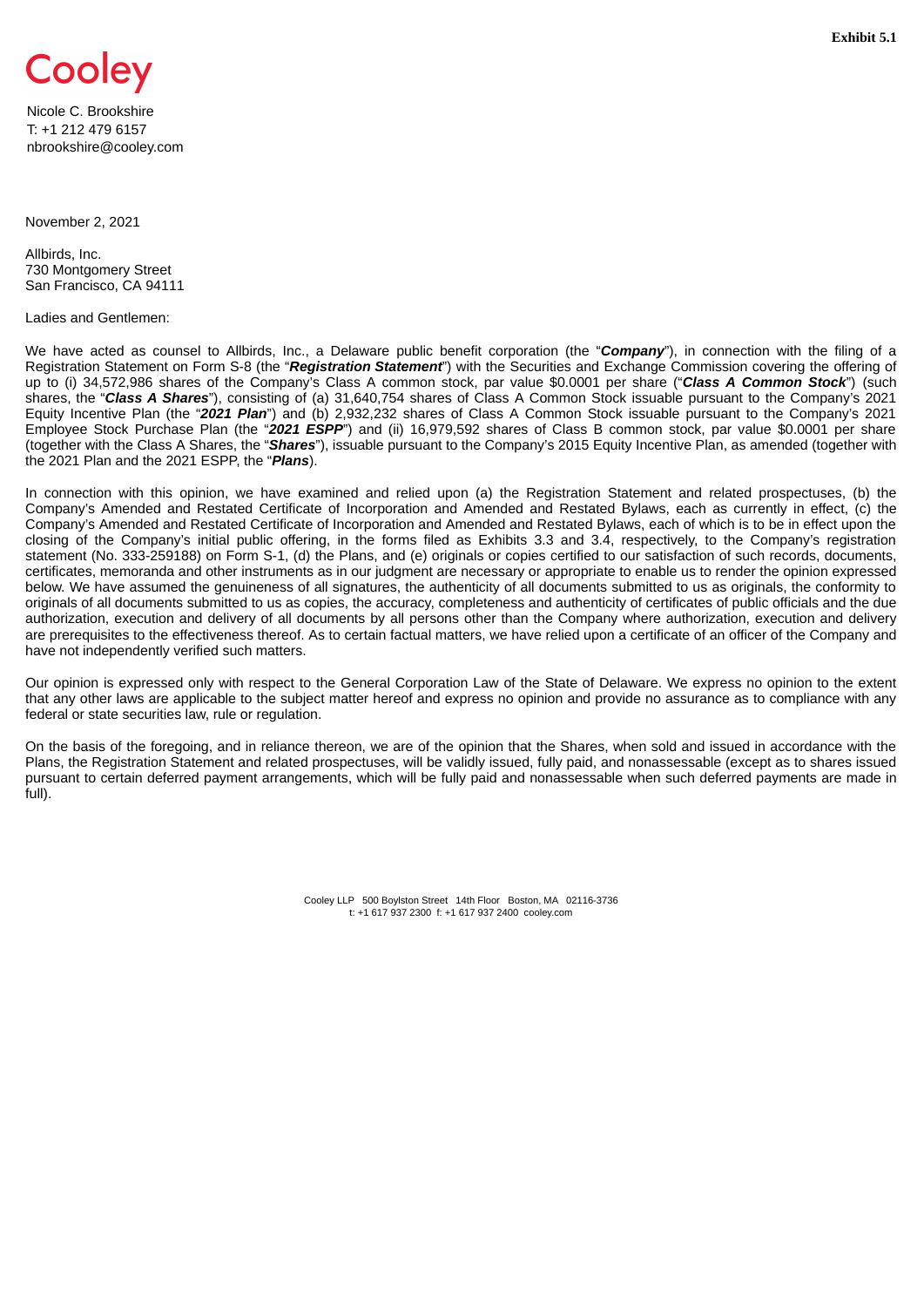

Allbirds, Inc. November 2, 2021 Page Two

We consent to the filing of this opinion as an exhibit to the Registration Statement.

ely,

y LLP

's/ Nicole C. Brookshire Nicole C. Brookshire

> Cooley LLP 500 Boylston Street 14th Floor Boston, MA 02116-3736 t: +1 617 937 2300 f: +1 617 937 2400 cooley.com